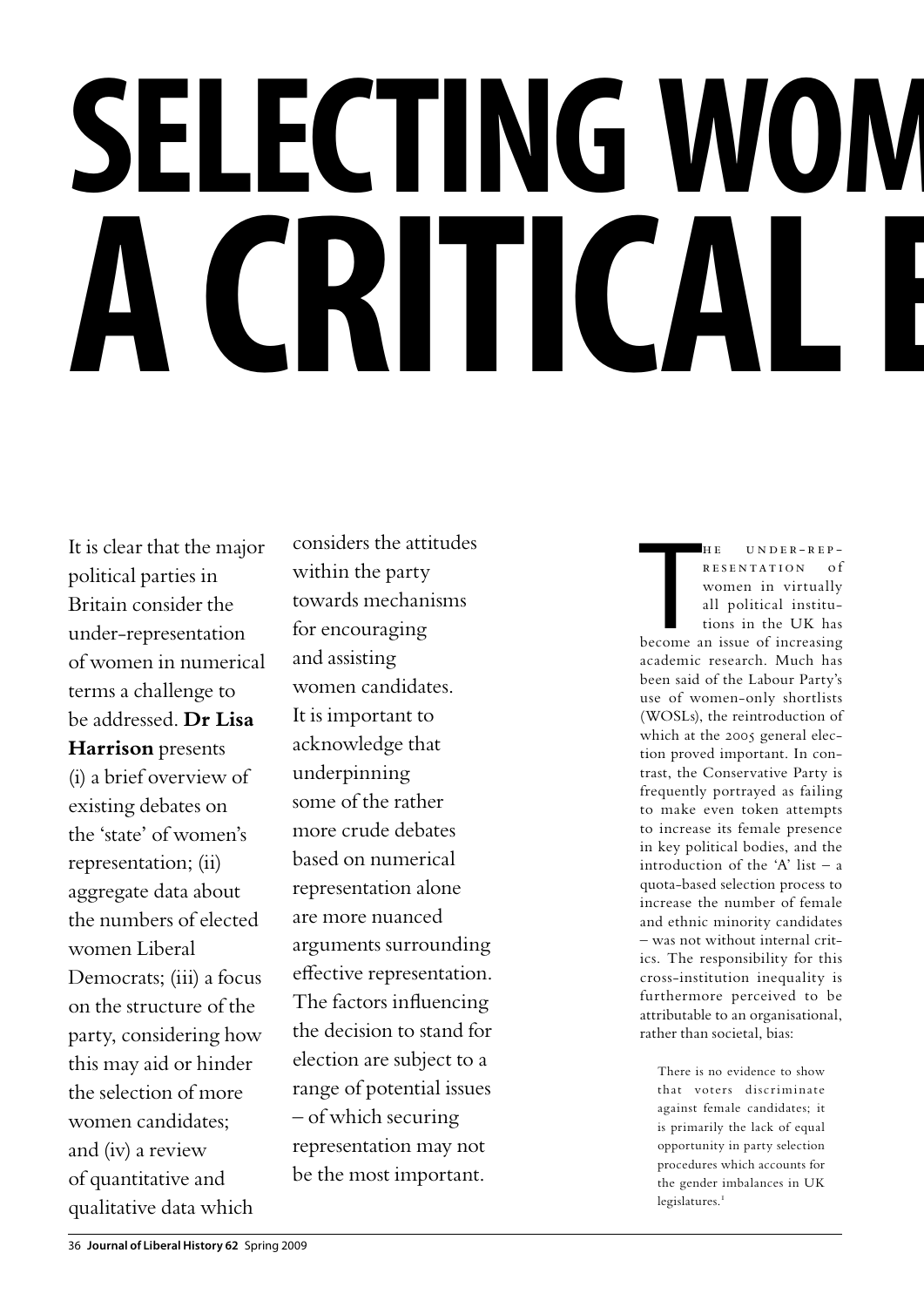## **EN CANDIDATES ALUATIC**

Whilst there is a growing (but by no means complete) consensus that more female elected representatives is desirable, there are strong divisions on how best this should be achieved. For some time there has been considerable debate concerning 'supply and demand' factors.<sup>2</sup> For example, there may be 'legitimate' reasons for party activists not wanting to stand for particular types of representation (often justified in terms of geographic proximity of institutions and existing priorities and commitments). On the 'demand' side, criticism is often made of candidate selection processes which are looking for a *type* of candidate – often determined by previous political experience, formal qualifications and personal characteristics.

Yet the presence of women in elected office is deemed as being more important than merely balancing the scales of representation, and recent research suggests that it can positively affect women's political activism.3 As such, the opportunity to vote for female candidates may have interesting implications for the future health of British democracy.

**Central to** 

**this article is** 

**a considera-**

**tion of what** 

**actions are** 

**deemed as** 

**effective.**

**desirable and** 

This said, positive discrimination is rarely seen as an ideal approach, but rather a necessary means to an end, which is why the Sex Discrimination (Election Candidates) Act (2002) has a sunset clause (a proviso which was supported in the House of Lords by Liberal Democrat Baroness Thomas of Walliswood). The antipathy towards what may be labelled as 'special measures' is particularly notable among Liberal women – as will be evidenced later. Certainly, forcing political parties to achieve some level of parity does not necessarily work if a supporting culture within the party is absent:

> … positive discrimination strategies can produce a sharp increase in women's representation under certain conditions, namely where parties combine a political culture sympathetic to these policies with a bureaucratic organisational structure which implements formal party rules.<sup>4</sup>

Murray demonstrates that the implementation of parity laws in French elections has met variable success. For example: 'Where applied, it proved

successful in local and regional elections and, to a lesser extent, European elections. However, parity had a much weaker impact at the national level, with poor performances in the Senatorial elections being eclipsed by the unmitigated failure of parity in the 2002 legislative elections …'. French political parties have not treated the parity laws with the same level of 'respect' and as a result, major parties such as the Union for a Popular Movement (UMP) have faced substantial fines for non-compliance.<sup>5</sup>

Central to this article is a consideration of what actions are deemed as desirable and effective. We can distinguish between 'facilitating' steps (e.g. training, financial and lifestyle support, and changing the process of politics) and 'parity' steps (e.g. WOSLs, reserved seats and quotas). Indeed, a recent report published by the Hansard Society drew particular attention to the Labour Party's use of WOSLs and the Liberal Democrats' preference for utilising quotas at the shortlisting stage.<sup>6</sup> By considering evidence from party documents and the attitudes of candidates we can see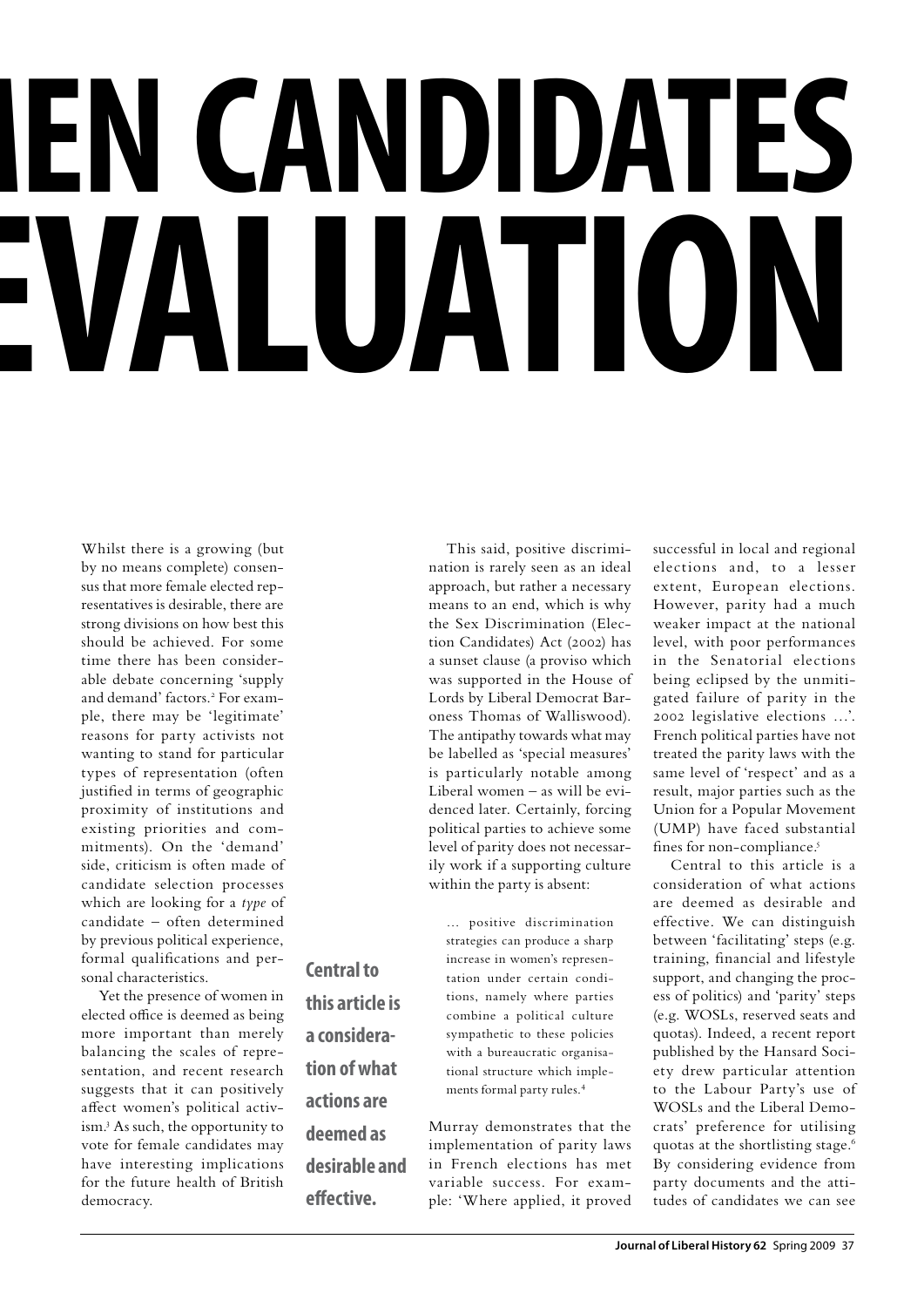patterns of support for particular mechanisms which serve to encourage women candidates.

### **The Liberal Democrats' recent record of electing women candidates**

It is well documented that the process of attaining 'gender balance' within the main political bodies has been slow and uneven. Table 1 shows the percentage of female candidates and MPs in general elections in the post-war period.

In terms of *candidates* the Liberal Democrats and their predecessors have a slightly better track record than parties overall, yet whilst the percentage of candidates who are female has grown, they have generally not been placed in the most 'winnable' seats. As Russell et al.7 observe, women candidates in general elections have tended to be more successful in English, rather than Scottish or Welsh, constituencies (the exceptions being Ray Michie in Argyll & Bute, Jo Swinson in East Dunbartonshire and Jenny Willott in Cardiff Central).

It is not that the Liberal Democrats (and the party's various predecessors) have been reluctant to field women, but the post-war MP record was generally a poor one – only one

female Liberal MP in 1945 and 1950, then nothing until 1987, when two women were elected for the party (repeated in 1992). In 1997, the Liberal Democrats fielded 142 women (22.2 per cent of their candidates), yet only four in winnable seats (Argyll & Bute, Richmond Park, Rochdale, Taunton) three of whom were elected. After the 2001 election the number of women MPs actually declined to 118, yet the Liberal Democrats was the only one of the three main parties to get more women into Parliament. Women made up 21.9 per cent of Liberal Democrat candidates in 2001, and 10.9 per cent of the party's MPs (a total of five, which increased to six with the election of Sarah Teather in the Brent East by-election).

In 2005, women made up 23.2 per cent of Liberal Democrat candidates, and the number of women Liberal Democrat MPs increased from five to nine (briefly ten). Six Liberal Democrat MPs retired in 2005, including Jenny Tonge in Richmond Park, yet the Liberal Democrats ventured only a single woman in these vacated seats – Richmond Park once again has a woman MP. Indeed, six of the nine Liberal Democrat women returned to the House of Commons in 2005 were new faces,

and five were able to get there by winning seats from other parties (notably Labour in the case of Falmouth & Camborne, Hornsey & Wood Green, Cardiff Central and Dunbartonshire East, and Solihull, which it took from the Conservatives). An important consideration when reviewing representation in well-established institutions (particularly those such as Westminster which are not subject to fixed terms of office) is the degree to which retiring male MPs are succeeded by male candidates. Unless a political party takes the step of WOSL for vacated yet safe seats then the balance between male and female MPs will be a slow one to achieve.

The picture in other bodies is mixed. Women are often better represented as a result of second-order elections, and we may expect to see more women in the European Parliament (particularly since 1999), the Scottish Parliament and Welsh Assembly, and local authorities with multi-member districts. There are two reasons put forward as to why women may be better represented in political institutions other than the House of Commons. One relates to the electoral system, as first past the post may encourage parties to 'play safe' and

## **Table 1a – Female candidates and MPs since 1945 1945 1950 1951 1955 1959 1964 1966 1970 1974(f)** Per cent candidates 4.9 6.7 5.7 6.6 5.5 4.9 4.4 5.2 6.2 Per cent MPs 3.8 3.4 2.7 3.8 4.0 4.6 4.1 4.1 3.6 **1974(o) 1979 1983 1987 1992 1997 2001 2005** Per cent candidates 7.0 7.4 10.4 12.9 18.3 19.0 19.4 20.7 Per cent MPs 4.3 3.0 3.5 6.3 9.2 18.4 18.0 19.8

### **Table 1b – Female Liberal/SDP/ Liberal Democrat candidates since 1945**

|                        | 1945    | 1950 | 1951 | 1955 | 1959 | 1964 | 1966 | 1970 | 1974(f) |
|------------------------|---------|------|------|------|------|------|------|------|---------|
| No. candidates         | 20      | 45   |      | 14   | 16   | 24   | 20   | 23   | 40      |
| Per cent of candidates | 6.5     | 9.5  | 10.1 | 12.7 | 7.4  | 6.6  | 6.4  | 6.9  | 7.7     |
|                        | 1974(o) | 1979 | 1983 | 1987 | 1992 | 1997 | 2001 | 2005 |         |
| No. candidates         | 49      | 52   | 76   | 105  | 143  | 142  | 140  | 145  |         |
| Per cent of candidates | 7.9     | 9.0  | 12.0 | 16.6 | 22.6 | 22.2 | 21.9 | 23.2 |         |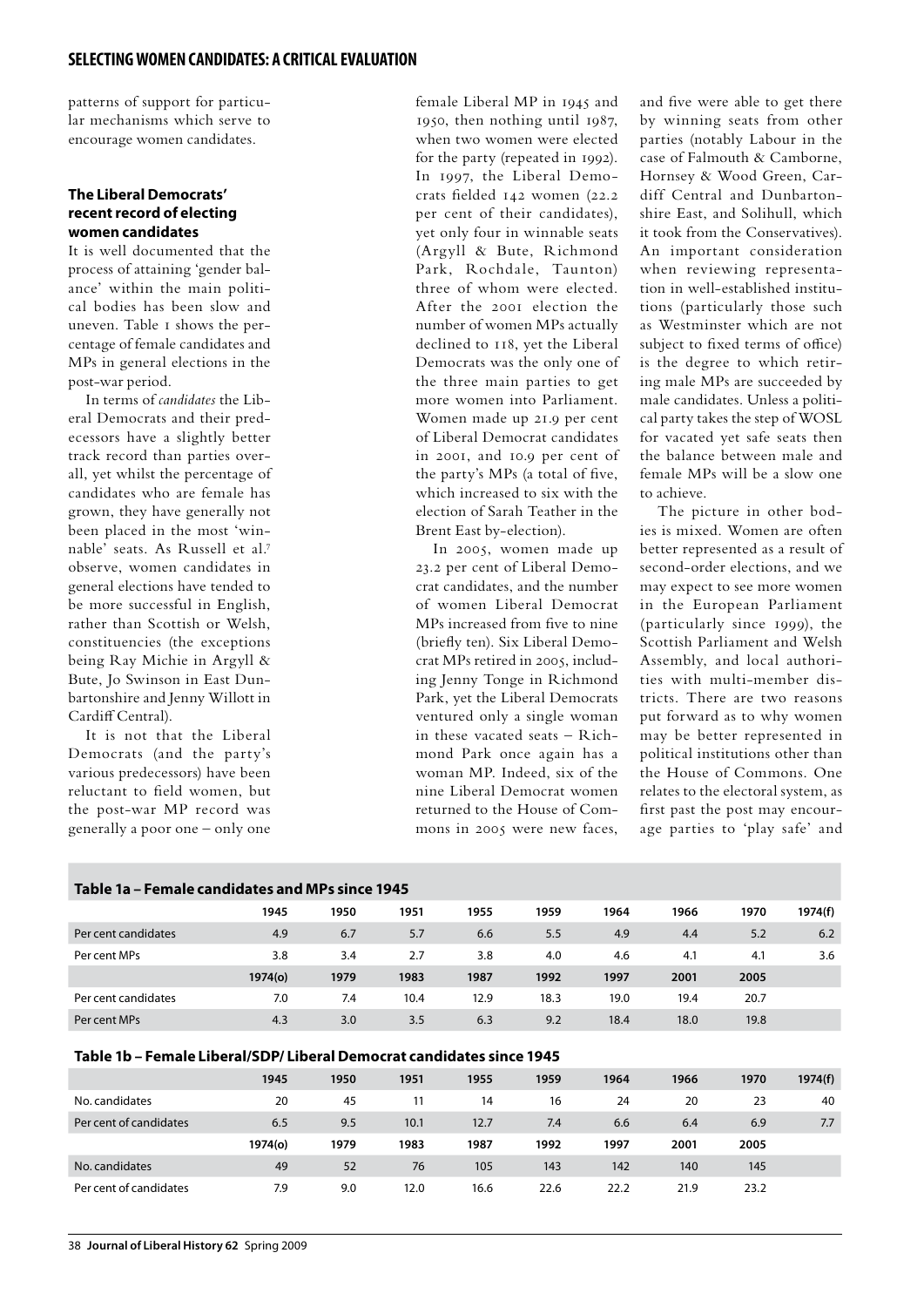**Female MSPs LD Female MSPs Female AMs LD Female AMs**

1999 48 2 25 3 2003 51 2 30 3 2007 **43** 2 28 3

put forward 'traditional' candidates (following the *demand* side model), whilst multi-member seats allow parties to field different *types* of candidates. A second reason is that women are more prominent when less power is as stake.<sup>8</sup> Recognising the disadvantages of being a 'third party' in a two-party system may mean that the Liberal Democrats view local government and devolved bodies as offering *better* opportunities for their candidates, including women.

Intrinsically linked to the electoral system effect and thirst for power is the possibility that women are more likely to stand as 'paper candidates' – that is, they are prepared to fill up the party slate but only in seats where the chance of election is slim to non-existent. If this is the case, then we might expect to see a clear distinction between candidacy and elected rates. In the 2001 general election, the Labour Party saw 64 per cent of its female candidates elected, whilst the corresponding figure for the Conservative Party was 15 per cent, but only 3.6 per cent for the Liberal Democrats. In 2005, these figures changed to 59 per cent, 13.8 per cent and 6.2 per cent respectively. The motivation for MPs of any party to 'retire gracefully' is influenced by various factors, age being just one, but there are clearly less opportunities for the Liberal Democrats to use vacated safe seats as a means of increasing female representation than is the case for Labour and the Conservatives.

Simply changing the electoral system to one which incorporates party lists does not automatically ensure that more women will be elected. The total number of female MEPs increased in 1999 to 24 per cent, partly due to the use of party lists. In this election the Liberal Democrats 'zipped' their candidates, alternating male and

| female candidates on their party    |
|-------------------------------------|
| lists, but this was a one-off meas- |
| ure. As of the 2004 European        |
| elections, women again make         |
| up 24 per cent of British MEPs      |
| (although a drop in real figures    |
| from 21 to 18 as the number of      |
| total seats had been reduced). In   |
| 1999, women made up 49 per          |
| cent of the Liberal Democrat        |
| candidates, but only 43 per cent    |
| in 2004. This said, the 50:50 bal-  |
| ance of MEPs achieved in 1999       |
| was replicated in 2004 (and the     |
| party increased its total presence  |
| from 10 to 12 MEPs). It could be    |
| argued, therefore, that one-off     |
| measures such as zipping are an     |
| acceptable alternative to posi-     |
| tive discrimination in general.     |
| A review of the candidate lists     |
| for 2009 in the English regions     |
| alone shows that women con-         |
| stitute almost 34 per cent of the   |
| lists in total, and are in first or |
| second place on all but one list    |
| (this being the East Midlands).     |

In 1999, female MSPs constituted 37 per cent of the total in the Scottish Parliament, whilst female AMs accounted for 42 per cent of all elected representatives in the Welsh Assembly (see Table 2). The Liberal Democrats' strategy was more successful in Wales than in Scotland. Perhaps this is not surprising when we appreciate that in Wales, women represented 13 of the 40 constituency candidates (two of who were elected) and topped two of the five regional lists (one of which was elected). In Scotland women represented 19 of the 55 constituency candidates, but tended to be low down on the party lists.<sup>9</sup>

In 2003, the number of female AMs increased to 50 per cent of the Assembly and women made up four out of nine Cabinet members, although the Liberal

Democrats achieved much of the same with the three AMs from the first term being reelected (two were from the 13 constituency candidates and one from a party list). Women represented 39 per cent of MSPs. The number of female Liberal Democrat constituency candidates in Scotland rose to 21, whilst those who were successful numbered just two of the 17 Liberal Democrat MSPs (and indeed were the same constituency MSPs as elected in 1999).

In 2007, the number of women declined in both institutions (to 33 per cent of MSPs and 46 per cent of AMs). The three female AMs are those first elected in 1999, and the number of women fighting in constituency seats declined to 11. In Scotland there were again two Liberal Democrat MSPs but with a small change in personnel – whilst Margaret Smith retained the Edinburgh West seat she first took in 1999, Nora Radcliffe lost the Gordon seat to the Scottish National Party's Alex Salmond (22 women had stood as Liberal Democrat constituency candidates). However, the party's overall female representation remained intact as the Liberal Democrats took a list seat in North East Scotland.

Two issues are worth noting. First, the potential impact of being a federal party is that the strategies employed to help women get elected can differ across similar electoral system types. Second, the frequent observation that electoral systems other than simple plurality facilitate the selection of women candidates has not to date been beneficial to the Liberal Democrats in the Scottish and Welsh elections, as in constituencies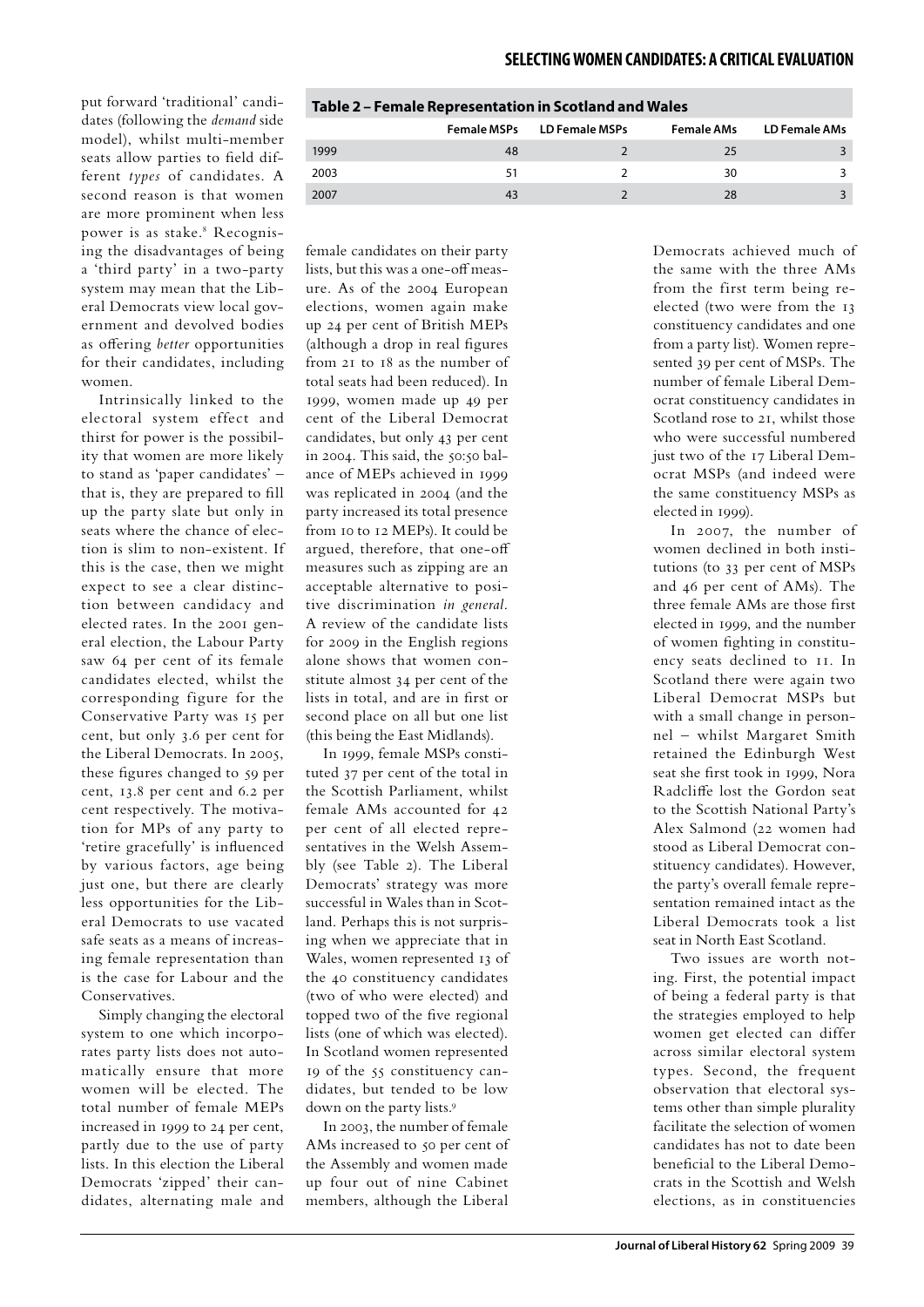where the party wins or comes close to winning:

… the party's constituency vote often far outstrips its list vote. It seems that, far from suffering from first past the post in Scotland and Wales, at least the party's fortunes are heavily reliant on the ability of individual candidates in particular constituencies to win support on the basis of a personal vote, a trick that the party is unable to repeat on any party list vote.<sup>10</sup>

Unless this trend in support changes, it is important that the Liberal Democrats place women in winnable *constituency* seats in Scotland and Wales if increased gender parity is an ambition.

According to the Fawcett Society's website approximately 30 per cent of all councillors are women. A national survey of councillors in British local government in the early 1990s estimated that 75 per cent were male,11 indicating that slow progress has been made in the last decade. Meadowcroft refers to the Liberal Democrats as the 'undisputed second party of local government between 1995 and  $1998$ <sup>',12</sup> yet perhaps disappointing is the fact that their councillors 'match the narrow socioeconomic profile of representatives found in all modern democracies'.<sup>13</sup> Borisyuk et al<sup>14</sup> point out that the Liberal Democrats have been proportionally more successful at electing women councillors than either Labour or the Conservatives, particularly so until the early 1990s, and indeed 34 per cent of Liberal Democrat councillors in 1997 were women.<sup>15</sup> However, Bochel and Bochel<sup>16</sup> claim that 'the increasing involvement of parties in local government elections has, in general, had a benign influence upon the election of women …'.

The introduction of the single transferable vote (STV) in Scottish local elections in 2007 actually led to a small decline in the number of women councillors overall (a net loss of six). However, while previously the difference between the proportion of female candidates and female councillors had been high, this was not the case in 2007: 'in 2007 women were elected at more or less the same rate as men, once they had been selected.'<sup>17</sup> However, the Liberal Democrats were left with fewer women councillors – both in actual numbers and as a proportion  $(52 - down 7, and 31.3 per$ cent compared to 33.9 per cent) – although this does compare favourably with others; only 17.5 per cent of Labour's Scottish councillors are women, and the equivalent figure is 23.8 per cent for the Conservatives.

In certain cases there may be evidence to suggest that there is something flawed about a partydefined model of a 'good candidate', and that the more involved the central party organisation becomes in selecting candidates, the less this has to offer women. Yet local election candidacy is a good example where there is no central party interference in who is selected for the Liberal Democrats.

### **The Liberal Democrats' strategy on gender and representation**

When facing any election, political parties have to take strategic decisions about what their priorities should be. Indeed, it could be argued that adopting radical strategies to promote particular groups and interests is more difficult for established parties. Whilst new institutions and new parties provide the best opportunity for radically different approaches to promoting particular types of candidates, it is important to bear in mind that established parties may be somewhat reluctant to neglect the interests of those who have an established track record as elected representatives. As such, strategies for providing balanced

**The Liberal Democrats have been proportionally more successful at electing women councillors than either Labour or the Conservatives.**

party slates may be frustrated when dealing with incumbency. Therefore, being selected by a party to stand for election is one thing, being elected is quite another.

The development of debates surrounding the issue of why women candidates may or may not be successful needs also to take into account the structure of the party, as well as the contribution made by womenfocused internal groups. Unlike the Labour and Conservative parties, the Liberal Democrats are a federal party, making them, in Webb's words, 'comparatively democratic' as individual members have 'clear incentives to participate'.18 The federal system provides four tiers of organisational structure, which allows for competing views about which strategies for promoting women candidates should be adopted, and it is feasible that discrepancies can occur over policy preference. Indeed, survey responses (see below) show some differentials between respondents in Scotland and Wales. Russell and Fieldhouse identify 'the dual identities' of the Liberal Democrats – that is a difference between the grassroots members and the leadership elite.<sup>19</sup>

In addition, the party includes the Women Liberal Democrats (WLD), a Specified Associated Organisation (SAO), alongside the more recently formed Campaign for Gender Balance (a 2006 rebranding of the Gender Balance Task Force) which reports to the party's Federal Executive. The latter aims to reach a target of 40 per cent of women in elected bodies, aided by the encouragement of 150 extra approved candidates. Assessing the 'effectiveness' of WLD and the GBTF is not included here, though anecdotal evidence suggests the latter has been more prominent in assisting women seeking candidacy.

So how have the Liberal Democrats dealt with positive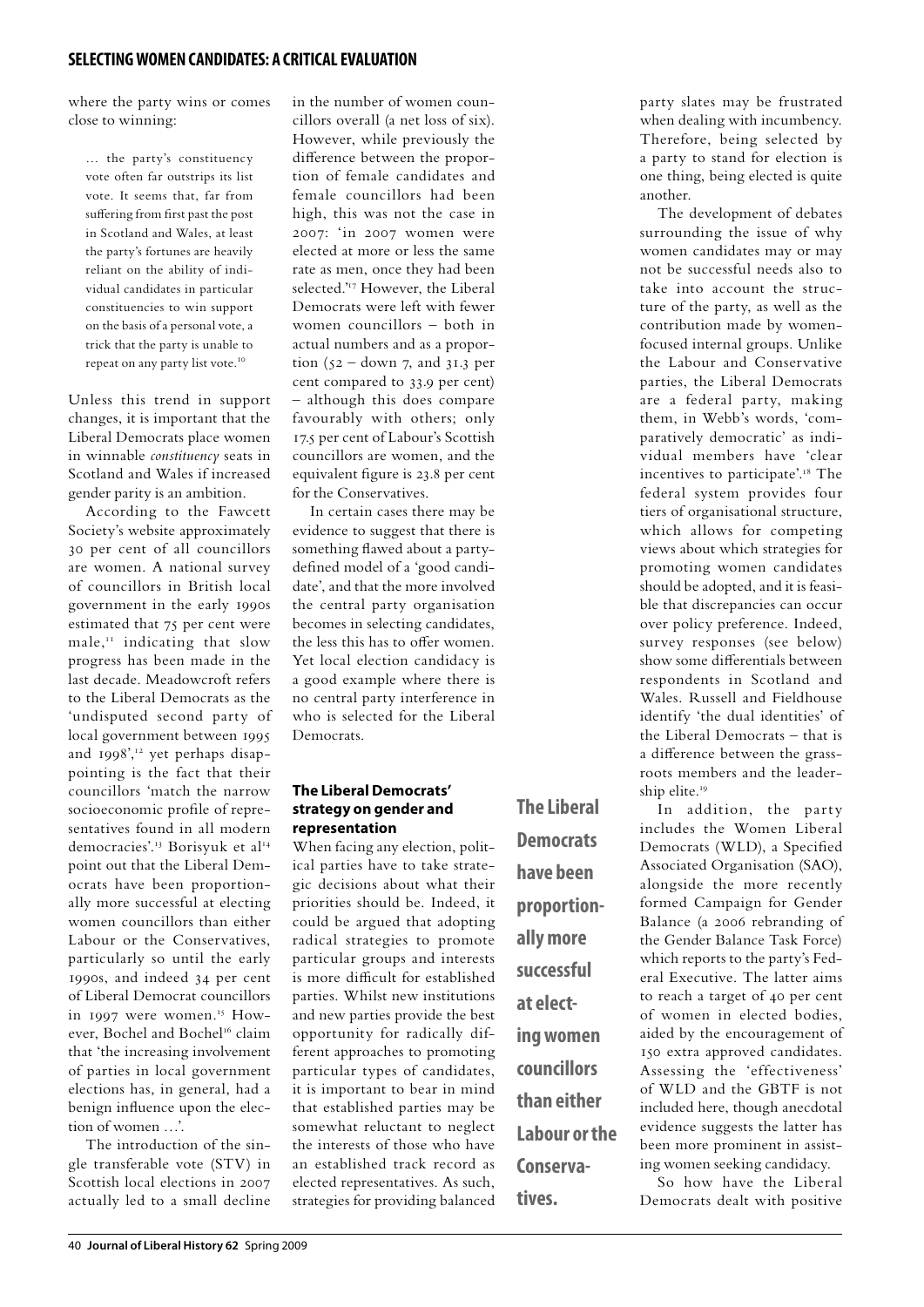

discrimination? Between 1983 and 1987 the SDP applied a gender quota for shortlisting PPCs.20 In 1995 the Scottish Liberal Democrats signed the Electoral Agreement with the Labour Party, committing them to balanced candidate numbers for the Scottish Parliament, which was further endorsed at the 1996 and 1997 state party conferences, although the outcome did not match the intention.21 In 1997, the Liberal Democrats offered themselves as 'the party for women', utilising strong spokeswomen to promote policies and organising two press conferences focusing specifically on women's issues and perspectives.<sup>22</sup> At the 1997 autumn conference the Welsh Liberal Democrats rejected the federal party's endorsement of positive action on gender balance for future candidate lists (despite the policy also being backed by Richard Livsey, the Welsh leader<sup>23</sup>), again indicating that federalism can produce an inconsistency between organisations within the same party.

1998, according to Meadowcroft,<sup>24</sup> marked a turnaround in Liberal Democrat willingness to accept positive discrimination within selection procedures. However, faced with the real opportunity to impose positive discrimination (via the Sex The Campaign for Gender Balance was formed (as the Gender Balance Task Force) in 2001 to provide support, training and mentoring for women candidates.

Discrimination (Election Candidates) Act 2002), the party proved somewhat cautious. Lovenduski<sup>25</sup> claims that there was an absence of experience of overt discrimination in the selection processes for the 2001 general election, but that the rules on gender-balancing shortlists led to feelings of 'tokenism', as the norm was to select a PPC who fitted the traditional male model – the empirical evidence then suggests that attempts to assure equalities of opportunity are frequently frustrated.

The proposed imposition of quotas for women was rejected at the 2001 party conference, which instead favoured a 40 per cent target of female candidates in winnable seats – a decision which subsequently led to some women refusing to participate in photo-calls. However, the mechanisms for achieving such a target fuelled internal party disagreement. A proposal that all currently held seats where the sitting MP stands down should appoint woman candidates was rejected in favour of focusing specifically on training and support for candidates. The challenge was epitomised by Evan Harris's comment, 'we still have not got full agreement on the best way forward'. As such, it may be more appropriate to discuss strateg*ies*, as opposed to a 'one-technique-fits-all' approach. The data below demonstrates that there is no particular consensus about what exactly the party should do to promote women.

A second strategy – applicable specifically to winning seats, rather than to participatory democracy – is the 'localism' approach to building up a bedrock of support, crucial in a two-party plurality electoral system. MacAllister et al. suggest that evidence of this approach can be traced back to 1955 in the Liberal Party, and it has been widely accredited for the successes achieved in general elections since the 1990s.<sup>26</sup>

Might this emphasis on 'localism' help to encourage women to become both activists and candidates, when they may otherwise be 'put off' by centralised agendas?

Perhaps worthy of note is the party's approach to Westminster Parliamentary by-elections. The gender balance of candidates in winnable contests has been very striking, which suggests something about party elite motivation and strategies. Whilst the party put forward a male candidate in Cheadle in July 2005, Brent East was secured by Sarah Teather in 2003, and significant vote gains were made by female candidates in Ipswich in 2001, and Birmingham Hodge Hill and Hartlepool in 2004.

### **Attitudes within the party to the promotion of women**

As well as the opportunities which exist within the selection process, as outlined above, we can look to the party's ideology. A political strategy which has been consistent since 1970 is community politics. Electing more women (and more generally candidates which reflect the broad make-up of society), is just one aspect of community politics, which requires broad representation in as many discussion and decision-making forums as possible. This said, policies of positive discrimination are problematic 'with many in the party believing that such mechanisms were fundamentally "illiberal".'27

In terms of attitudes towards promoting women we can engage with three sources of data. First, we have access to some party documents and debates; second, we can draw on comparative data from the British Representation Studies<sup>28</sup> (BRS); and third, we have the findings of a survey of female Scottish and Welsh Liberal Democrat candidates in the 2003 elections.<sup>29</sup> Response rates for the latter source were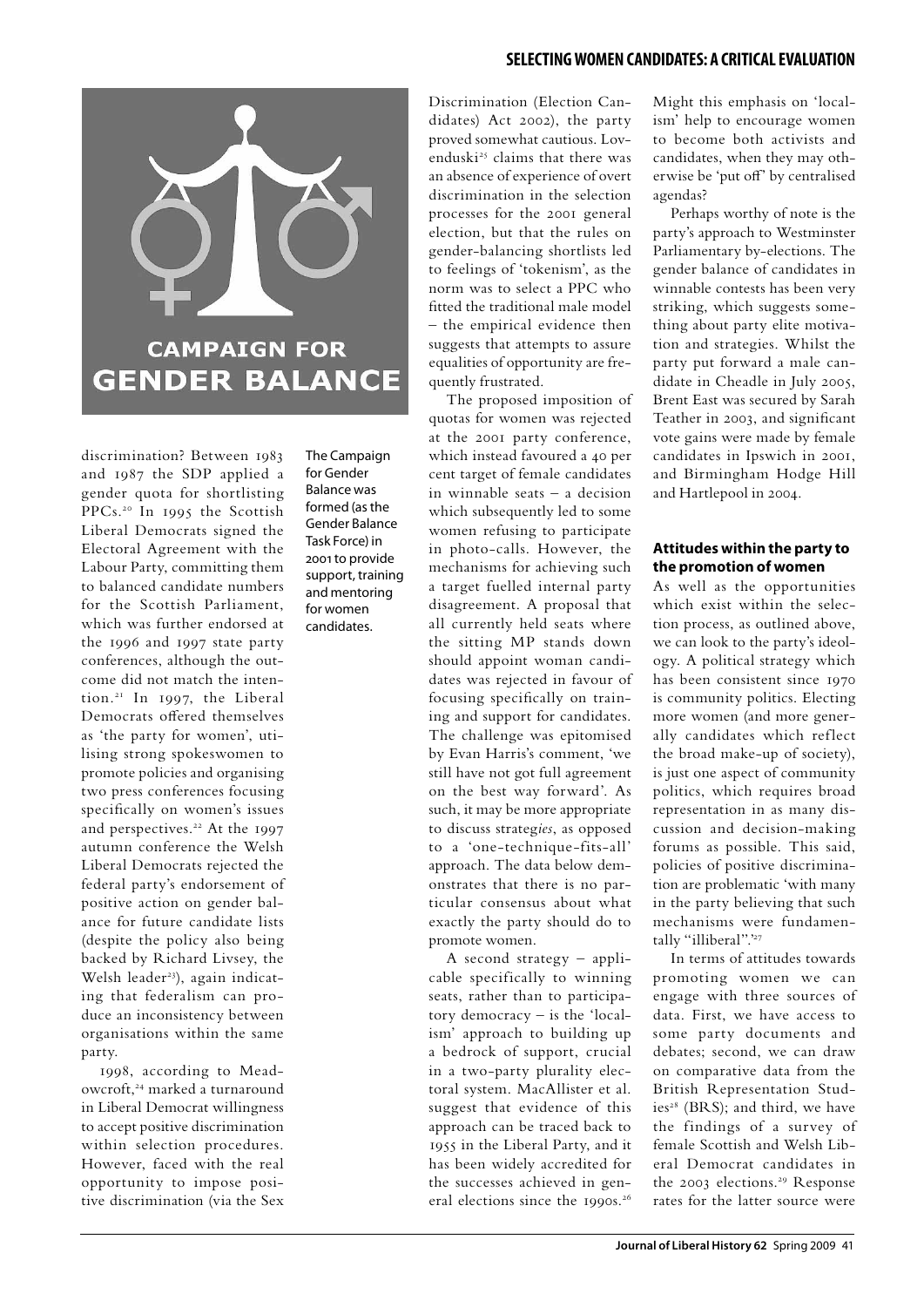good considering that this was a self-completion questionnaire, although the relatively small numbers means we should generalise with caution. In addition, we cannot make any claims about the similarity or otherwise of the non-respondents. However, several respondents did take the opportunity to supply additional (and detailed) information, reflecting the fact that this was an issue of significance to them.

### *The road to selection*

In the survey of Scottish and Welsh candidates, respondents were asked if they had previously put themselves forward but not been selected. The responses indicated a notable difference in experience; in Wales all claimed they had never been unsuccessful. This could tell us two things – first, the Liberal Democrats place gender balance high on their selection priority list, or second, any candidate was preferable to the party not being able to contest a seat. In addition, it may indicate a stronger support for the promotion of women in Wales despite indicators otherwise at state conference, although this difference may also reflect the fact that the Welsh women had not been active in the party for as long as the Scottish respondents. These candidates also had plenty of experience of standing in unwinnable seats, though of course we should treat such figures with caution as we do not know how typical this pattern is for all candidates (male and

female). It was suggested by one respondent that there appeared to be a particular culture in parts of Wales where male local candidates were preferred, although this obstacle is not only faced by Liberal Democrat women – as, in reference to the Labour Party, there is 'traditional thinking about gender roles, most prevalent in the South Wales valleys, which has been an obstacle to the recruitment of women candidates'.30

In the survey of Scottish and Welsh candidates, respondents were asked if they had thought about standing as a candidate, but been discouraged in some way. This did not appear to affect the Welsh respondents (who had not been party members for as long as their Scottish counterparts), but had affected five of the Scottish candidates. All these women stated that existing commitments were the main reason, though one also stated that she 'did not feel ready'. Optimistically, no one appeared to be dissuaded by the selection process or the slim chance of success, although one Scottish respondent in her thirties claimed:

If I decide not to stand this time for Westminster 2005 it will be because of the cost (money and emotion and time) of the selection campaign.

*Strategies to increase the number of elected women*

In the survey of Scottish and Welsh candidates, a majority of

| Table 3 – candidate support for 'women-friendly' policy, 1997 |  |  |
|---------------------------------------------------------------|--|--|

|                                    | LD | Lab | Con      |
|------------------------------------|----|-----|----------|
| Party training for women           | 98 | 98  | 69       |
| Better childcare in Parliament     | 98 | 98  | 66       |
| Changing parliamentary hours       | 97 | 91  | 57       |
| Financial support for candidates   | 90 | 56  | 3        |
| Positive quotas/affirmative action | 47 | 74  |          |
| Reserved seats for women           | 3  | 22  | $\Omega$ |
| Source: Norris, 2001               |    |     |          |

the respondents (83 per cent) felt that gender imbalance within political institutions is an issue – and this was more strongly felt in Scotland (93 per cent). This could of course reflect purely personal attitudes, or the fact that male/female equity was achieved in Wales in the 2003 election. However, in Wales 86 per cent felt that political parties do not do enough to encourage women to stand for election. The BRS study of male and female candidates in 1997 found the following pattern of support for policy options (see Table 3).

Clearly, Liberal Democrat candidates at this point were strongly in favour of facilitating rather than parity steps. Furthermore, it was not the case that men and women candidates held notably distinct views. The 2001 BRS asked questions about support for women-only shortlists – 69 Liberal Democrat women candidates responded, with 10 per cent strongly approving, 13 per cent approving, 58 per cent disapproving and 19 per cent strongly disapproving. Clearly, there is a common rejection of this strategy by female candidates across the party. The opportunity to utilise positive quotas or affirmative action received the same number of responses with 25 per cent strongly approving, 45 per cent approving, 25 per cent disapproving and 4 per cent strongly disapproving.

In the survey of Scottish and Welsh candidates, respondents in both countries were clearly against women-only shortlists

(83 per cent), and this was felt irrespective of candidate age. These women also felt that candidates selected in such a way would be perceived as 'weaker candidates' (70 per cent) – possibly a legacy learnt from the experience of many of the Labour Party's 1997 new intake who were labelled by the media as 'Blair Babes', akin to the Stepford Wives. In contrast, techniques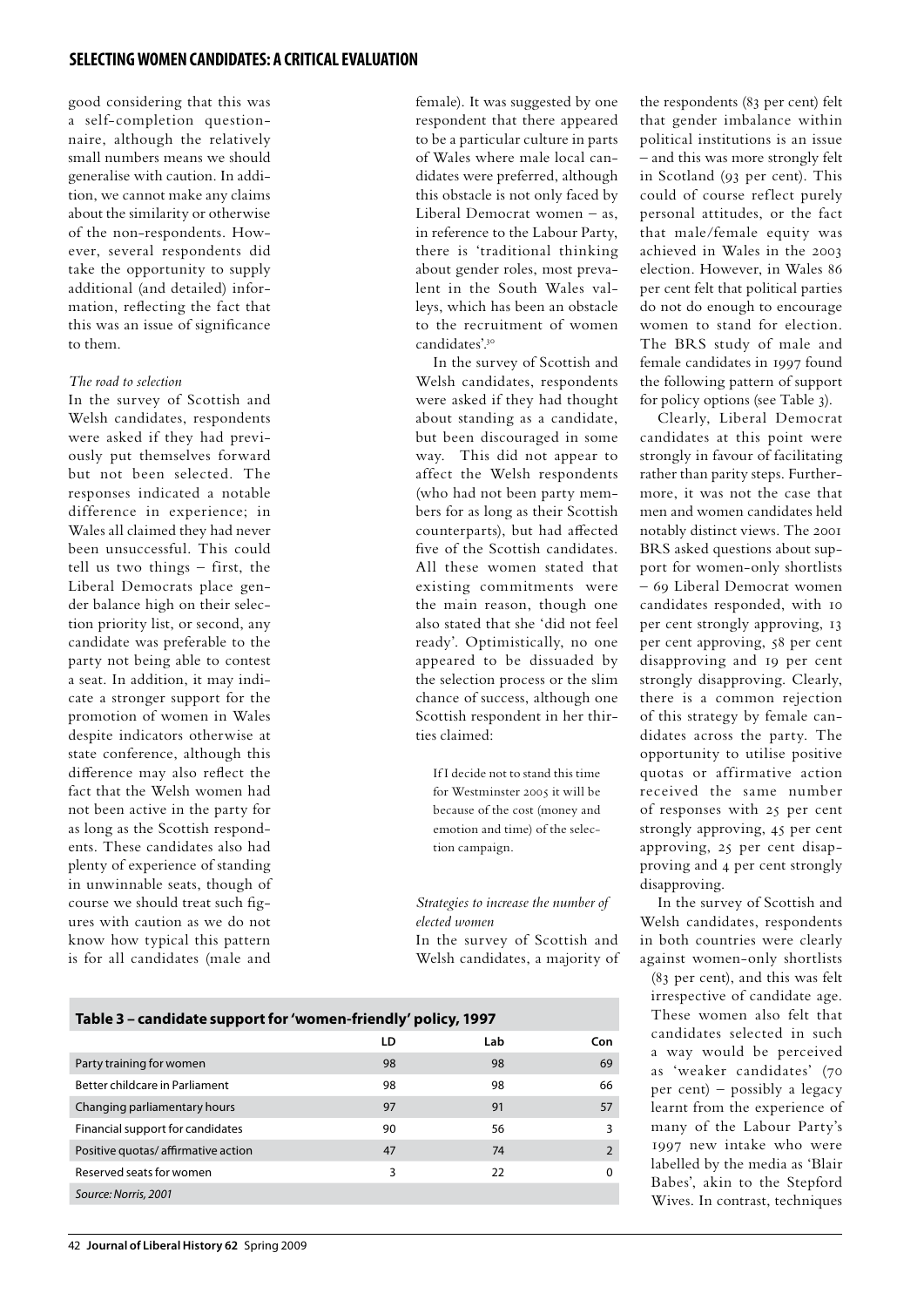| Table 4 - party provisions to help women candidates |      |     |                 |                  |  |
|-----------------------------------------------------|------|-----|-----------------|------------------|--|
|                                                     | GBTF | WLD | <b>Training</b> | Twinning/zipping |  |
| Scotland                                            |      |     |                 |                  |  |
| Wales                                               |      |     |                 |                  |  |

such as pairing and zipping were viewed more favourably (though not overwhelmingly  $so - 52$  per cent) and may not foster the same notion of 'weakness'. Again, age appears to have no bearing on this opinion. As such, it is unlikely that a consensus can be reached within the different state parties that special measures are desirable, let alone appropriate.

### *Existing party provisions*

Respondents in Scotland and Wales were asked if they were aware of any specific steps taken by their party to encourage women to stand for election, and whether they had benefited personally.

Candidates were clearly aware of the two main organisations aimed at women (Women Liberal Democrats and the thennamed Gender Balance Task Force), and the training that these and the party provided – although the issue was raised that the latter was not unproblematic, as it was encouraging women to 'play a man's game'.<sup>31</sup> In addition, incidental mention was made of mentoring and oneto-one advice and of the Nancy Seear Trust.<sup>32</sup> In the 2001 BRS, respondents were asked about the level of influence that women's groups or organisations had over the selection process. Of the 41 female Liberal Democrat candidates who responded, 12 per cent felt there was far too little, 27 per cent felt there was too little, 58 per cent felt it was about right and 2 per cent claimed it was far too great. A sizable minority clearly felt that these groups had more to contribute, and a more detailed analysis of these intra-party organisations is long overdue.

Some Scottish/ Welsh respondents noted multiple forms of assistance, which is reflected in Table 5, as is the somewhat differential experience. For Welsh candidates there had been little formal assistance, except for the candidate who benefited from the Nancy Seear Trust. For the women in Scotland, there was no apparent age effect to the types of assistance encountered, although in Wales it tended to be the younger candidates who had benefited (the eldest being only 32). It was also notable that in Scotland three women had received help from both the GBTF and WLD, suggesting that from the candidate perspective at least having two women-centred organisations within the party is not necessarily problematic. Party documentation provides a broader picture of the activities of the GBTF, with a report by Baroness Harris of Richmond claiming that at least 70 per cent of the 2005 women candidates had received training.33

### *Future strategies?*

When the Scottish and Welsh respondents were asked what the party could do in future to help female candidates, a range of alternatives were offered, following no particular country trend. Some focused on the very practical – such as one-to-one assistance, a realistic understanding of the commitments which needed to be met, better working conditions, financial support

| Table 5 - personally benefited? |  |  |  |
|---------------------------------|--|--|--|
|---------------------------------|--|--|--|

|          | <b>GBTF</b>              | WLD                      | <b>Training</b> | Encouragement/<br>mentoring |
|----------|--------------------------|--------------------------|-----------------|-----------------------------|
| Scotland |                          |                          |                 |                             |
| Wales    | $\overline{\phantom{0}}$ | $\overline{\phantom{0}}$ |                 |                             |

and learning from role models. However, one Welsh respondent (in her thirties) claimed that 'other women are sometimes not as supportive as they could be. I have come across a lot of "Queen Bee" syndrome.'

There was also support for what was already being done; just more of it was needed. Three respondents supported a continuation of twinning or zipping. Others felt the party needed to place more women in high-profile positions and overcome stereotypes, and attention was drawn to the example of Fife, where there was a clustering of female local representation – 'this must make it all look "possible" to other women considering standing for election'. Another member in Scotland (in her twenties) pointed out that many branches of the party that she was involved with were female-dominated. Interestingly, two respondents (both in Wales) felt that 'nothing was needed', whilst a Scottish respondent (mid-fifties) claimed that 'I am optimistic that younger women will enter politics in increasing numbers and *that* will change the institutions.'

 Looking at the broader picture, there was also support for changing political institutions:

Curiously, we have lots of women at all other levels in the party – councillors, council group leaders, chairs of local parties, members of executive committees etc. Parliament is the big stumbling block. (Welsh respondent, fifties)

Twelve respondents (nine in Scotland) wanted to see more family-friendly environments to encourage more women to stand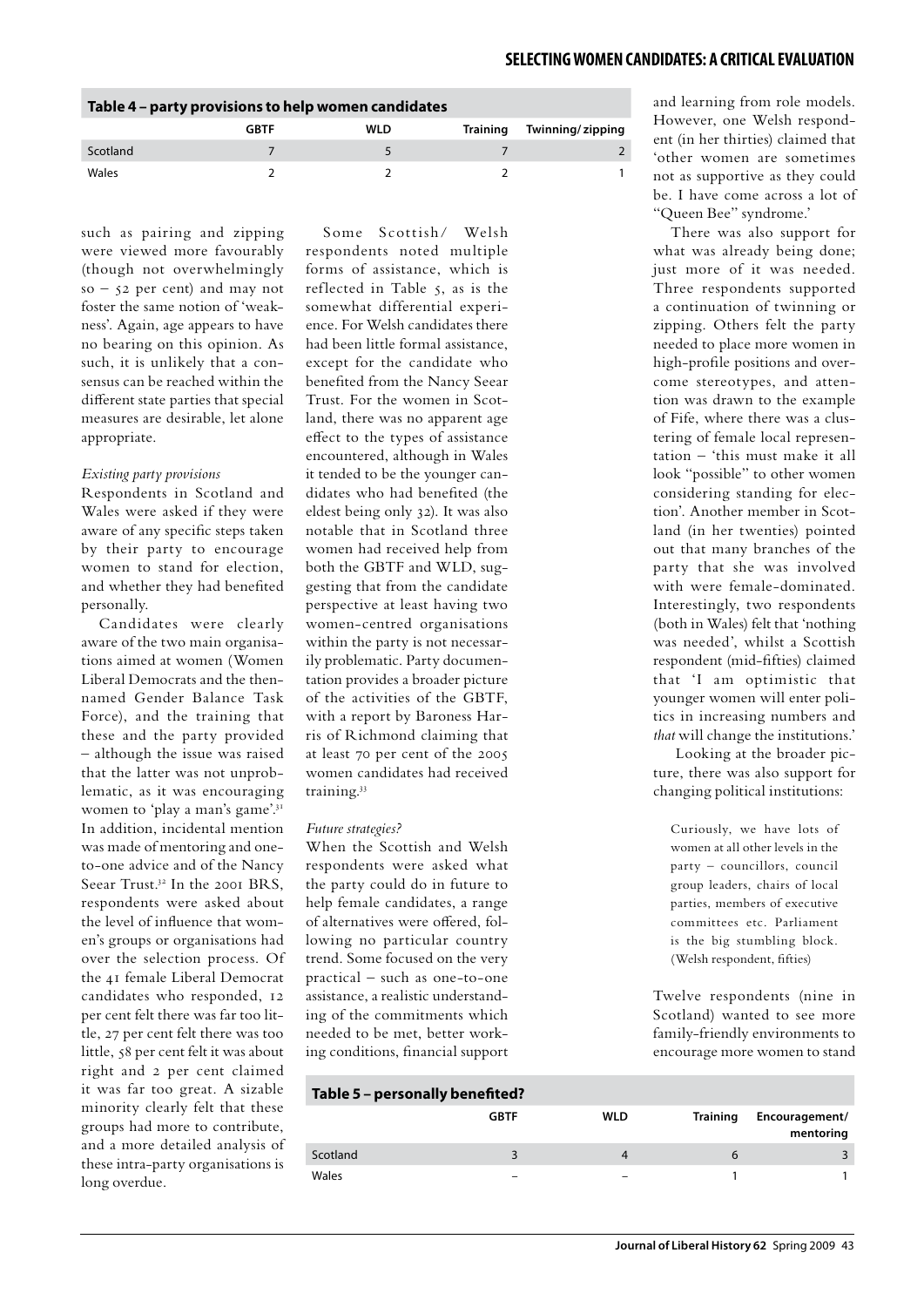as candidates, and one respondent suggested penalising those bodies which had a poor gender balance record. Several suggested making local government more attractive in terms of both status and payment. Interestingly, a post-election report by Baroness Harris of Richmond highlighted the fact that assistance was given to female candidates in providing more foot soldiers, telephone canvassers and financial assistance,34 and it would be interesting to see if candidates felt that other forms of assistance would have been an asset. The Campaign for Gender Balance aims to be more proactive in encouraging all female members to consider standing for election and by targeting interest at the regional level, but also to continue with training and one-to-one work.

### **Conclusion**

The data present some interesting findings, both specific to the Liberal Democrats and applicable to political parties more generally. In the short term, the Liberal Democrats still have to deal with self-made claims that the party is 'womenfriendly', and in doing so may face challenges due to: (i) a federal structure in which different organisations may support or oppose specific measures; and (ii) two women-oriented groups which may (or may not) be endorsing common strategies.

Yet the respondents did not present a wholly pessimistic outlook of their own role and the opportunities for other women within the Liberal Democrats. Indeed, they presented a more positive outlook than some of the views expressed within and about other political parties. Paper candidacy is not uncommon (among both men and women) and it is important to distinguish between candidates genuinely seeking office and those who stand for election clearly hoping not to win.

Indeed, the very interesting challenge is that Liberal Democrat women themselves do not appear to want special measures – a point worthy of future comparison with women in other parties. Clearly, there is a perceived 'problem' in terms of suitable women securing seats, but the solution is not simply one of quotas, but about a personalised approach to support.<sup>35</sup>

Further research is now required to examine: (i) the extent to which women representatives 'cluster' (at all levels of election); (ii) even if women do start out as 'paper candidates' it may be the case that their commitment and motives are altered by experience, and so an examination of what the term 'paper candidate' actually means is worth investigating; (iii) the 'route' along which women enter politics is worthy of examination (it has been suggested by one elected representative that this is different for men); (iv) do political parties look for different qualities in their candidates for different levels of elections?

Whilst the party continues to reject WOSL, substantial changes in the balance of male MPs to female MPs will rely on significant shifts in the party's internal culture. Whilst some of the evidence presented here suggests that generational shifts are occurring, gender balance among elected representatives does not appear to be a likely short-term outcome.

*Dr Lisa Harrison is Principal Lecturer in Politics at the University of the West of England, Bristol. She has published a range of academic articles on women's representation, and the relationship between gender and citizenship.*

- 1 Edwards, J. and Chapman, C. (2003), 'Women's political representation in the National Assembly for Wales', *Contemporary Politics*, 9(4): p. 404.
- 2 Norris, P. and Lovenduski, J. (1995), *Political Recruitment: Gender,*

**of the evidence presented here suggests that generational shifts are occurring, gender balance among elected representatives does not appear to be a likely short-term outcome.**

**Whilst some** 

*Race and Class in the British Parliament* (Cambridge University Press: Cambridge).

- 3 Electoral Commission (2004), *Gender and Political Participation* (London: The Electoral Commission).
- 4 Norris, P. (2001), 'Breaking the Barriers: Positive Discrimination Policies for Women', in J. Klausen and C. S. Maier (eds.) *Has Liberalism Failed Women? Assuring Equal Representation in Europe and the United States* (Houndmills: Palgrave), p. 91.
- 5 Murray, R. (2007), 'How Parties Evaluate Compulsory Quotas: A Study of the Implementation of the 'Parity' Law in France', *Parliamentary Affairs*, 60 (4): pp. 568–584.
- 6 Childs, S., Lovenduski, J. and Campbell, R. (2005), *Women at the Top 2005: Changing numbers, changing politics?* (London: Hansard Society), p. 7.
- 7 Russell, M., Mackay F. and McAllister , L. (2002), 'Women's Representation in the Scottish Parliament and National Assembly for Wales: Party Dynamics for Achieving Critical Mass', *The Journal of Legislative Studies* 8(2): pp. 49–76.
- 8 Although it is important that the idea of 'power' should not be simply equated with 'success'. Candidates choose to stand for different elections for a range of reasons.
- 9 Russell *et al.*, op. cit., p. 64.
- 10 Curtice, J. (2007), 'Elections 2007', *Journal of Liberal History*, 56: p. 19.
- 11 Young and Rao, quoted in Meadowcroft, J. (2001a), 'Political Recruitment and Local Representation: the Case of Liberal Democrat Councillors', *Local Government Studies*, 27:1, pp. 19–36.
- 12 Meadowcroft, J. (2001b), 'Community Politics, Representation and the Limits of Deliberative Democracy', *Local Government Studies*, 27:3, p. 26.
- 13 Meadowcroft, op.cit., 2001a, p. 19.
- 14 Borisyuk, G., Rallings, C. and Thrasher, M. (2007), 'Women in English local government 1973– 2003', *Contemporary Politics*, 13:2, pp. 181–199.
- 15 The Electoral Commission, op.cit.
- 16 Bochel, C. and Bochel, H. M. (2004), 'Modernisation or Backward Step? Women Councillors and New Decision-Making Structures